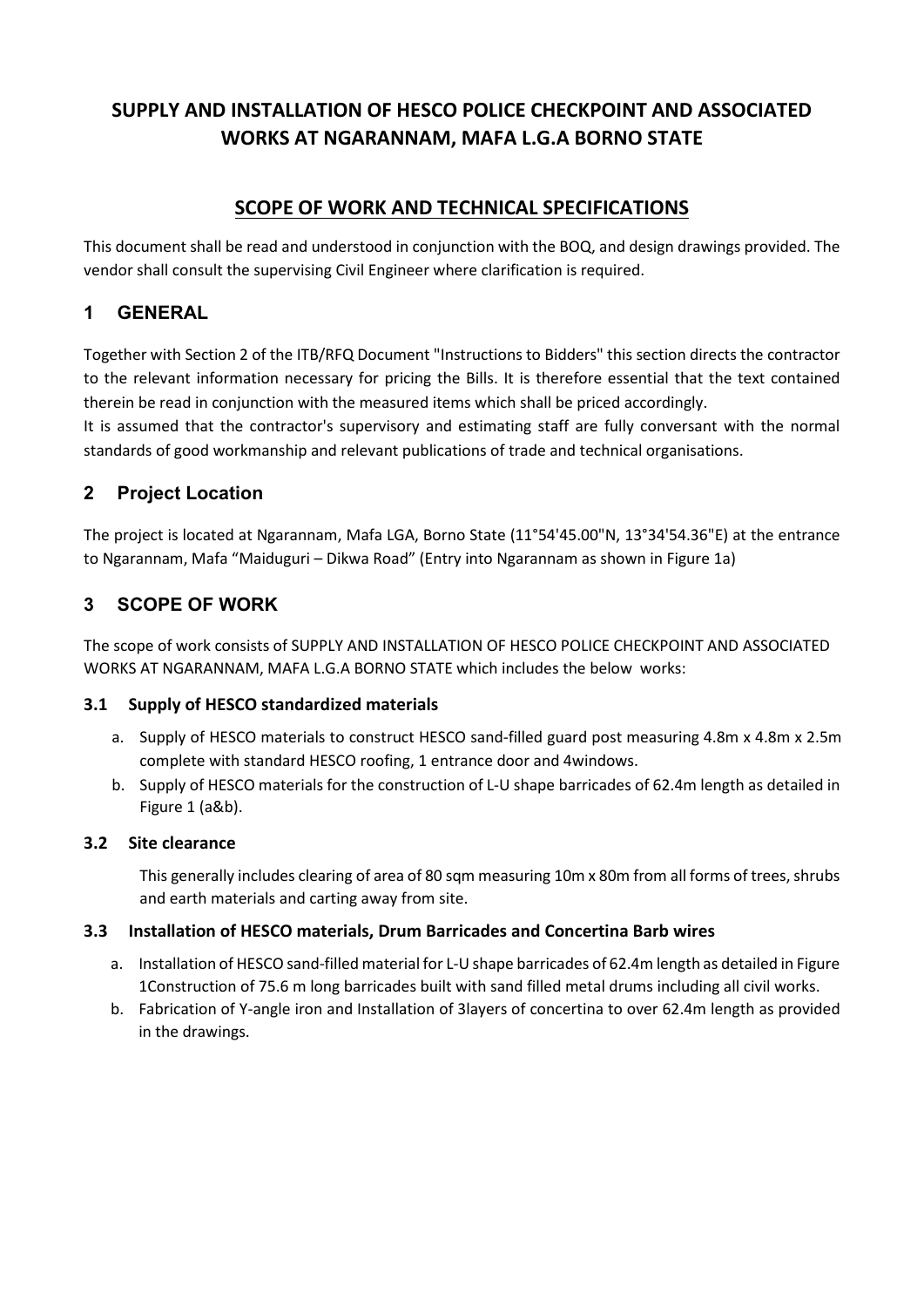### **3.4 Construction of Armored Vehicle/Gun Truck Carport:**

Construction of car port measuring 4800mm x 4400mm x 150mm concrete plinth on 450mm block work and having 100mm round metal galvanized pipes as columns as shown in attached design drawings. Figure 2. All necessary civil works for the foundation including block works, filling with boulders, ramming and concrete overlayed shall be according to the supervising engineer's instruction.

### **3.5 Construction of VIP Toilet/Bathing Shelter:**

Construction of VIP Toilet/Bathing shelter measuring 2400mm x 1200mm with superstructures made of 0.55 gauge long span aluminum as walls and 50 x 50 x 2.5mm square pipe as columns with bracing timbers. Pit excavation details measuring 2200mm x 2685mm x 3000mm and other details as provided in the attached design drawings. *All necessary civil works for the foundation including block works, filling with boulders, ramming and concrete overlayed and location/sitting of the VIP toilet/Bathing shelter shall be according to the supervising engineer's instruction.*

## **4 DELIVERY PERIOD**

The delivery period for all the items mentioned in the scope of works, BoQs and drawings is **Eight (8)** 

#### **Weeks as per the below schedule.**

| <b>Activity</b>                                       | <b>Duration /Time</b>                          | <b>Responsible Unit/Reporting</b>        |  |  |
|-------------------------------------------------------|------------------------------------------------|------------------------------------------|--|--|
| Signing the new contract or<br><b>Variation Order</b> | Within 1-week of awarding the contract         | Procurement/Vendor                       |  |  |
| Handing over the site                                 | Within 1-week after signed contract            | Engineering Team/Govt. Partner           |  |  |
| Mobilization                                          | Within 1-week of site handover                 | Contactor and engineering team           |  |  |
| Works' commencement date                              | End of Mobilization Period                     | Engineering Team/Vendor                  |  |  |
| Works' duration                                       | 3 weeks from site handover date                | Contractor/Supervising Engineers         |  |  |
| Project closure and hand over                         | 8Weeks from contract signed Date               | Engineering Team/Govt Partner/<br>Vendor |  |  |
| Defect period                                         | 24 Weeks after project closure and<br>handover | Engineering Team/Govt Partner/<br>Vendor |  |  |

*Table 1: Contract Duration* 

## **5 TECHNICAL SPECIFICATIONS**

#### **5.1 GENERAL SPECIFICATIONS**

- 1. All works and processes shall be carried out using equipment, tools and methods that comply with applicable construction Health, Safety and Environmental regulations, standards, and policies. The use of PPE, safety caution tapes and symbols are mandatory. Safety first!
- 2. All excavations, demolition works, removal & arranged construction materials must be clearly encircled with safety caution tapes during works.
- 3. Ordinary Portland cement shall be used for all masonry and concrete works and must be lump free.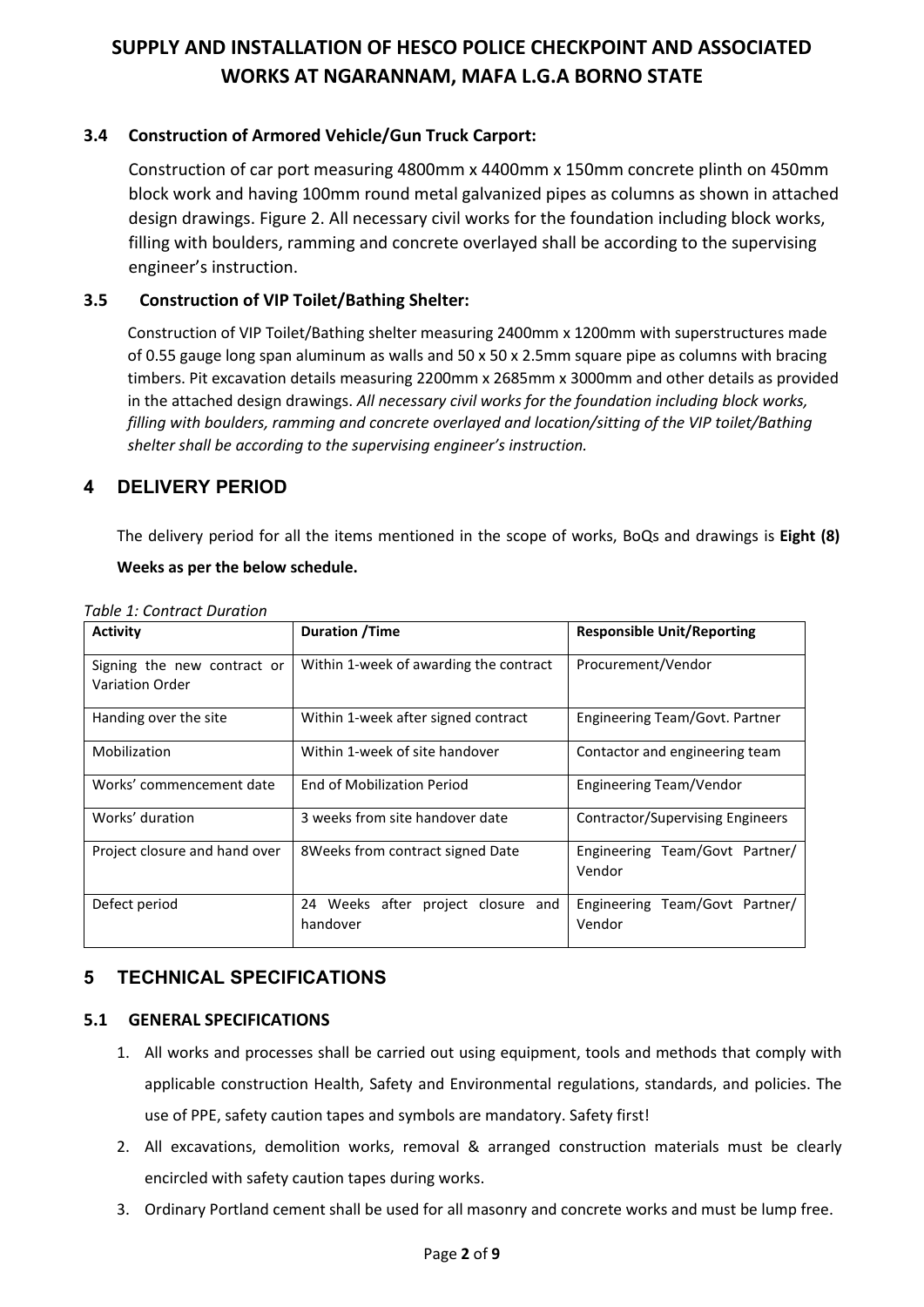- 4. Fine aggregates for filling of HESCO shall be sieved and free of organic matter and other impurities.
- 5. Water-Cement ratio by weight shall not exceed 0.55. The quantity of water used in the mixing of the concrete must be adequate to ensure proper hydration of the cement and to bring the mass to a proper consistency and to a workable mix.
- 6. Concrete shall be placed gently and not tipped or dropped from a height, it shall then be thoroughly rammed into positions to fill the forms and surround the reinforcement without displacing it and without the formation of voids or cavities.

#### **5.2 Alternative materials, components and goods specified**

- HESCO has a standardized material which must be supplied to site with contractor bearing the cost of shipment, clearing and all import duties.
- Wherever materials, components, and goods, whether basic or proprietary, are specified the Contractor may, subject to approval in writing, use materials, components and goods from an alternative source providing the quality, properties and design are similar.
- All materials, components and goods shall be used and fixed in an approved manner and, where applicable, in accordance with the manufacturer's instructions.

### **5.3 Measurement and Valuation**

This contract will be Fixed Sum or Lump Sum Contract such that payments will be based on agreed milestones. Measurement and valuation process will involve checking and verifying that the milestone against which payment claim is made, is indeed complete and in accordance with the requirements of the specifications.

## **5.4 Tests on Completion**

The contractor shall submit to UNDP designated engineer, not less than 7 days before the date the contractor intends to commence the Tests on Completion a detailed programme showing the intended timing and resources required for these tests.

As soon as the Works have, in the Contractor's opinion, passed the tests on Completion, the contractor shall submit a certified report of the results of these tests to the Engineer. The Engineer shall review such a report and may give a Notice to the contractor stating the extent to which the results of the tests do not comply with the contract.

In considering the results of the tests on completion, the engineer, shall make allowance for the effect of any use of the Works by the beneficiaries on the performance of other characteristics of the Works.

#### **5.5 Taking Over**

Upon completion of the works, the contractor shall request for a joint final inspection of the completed works. The Engineer will prepare a punch list where necessary upon conduction the final inspection for the contractor to rectify. Once the punch list has been attended to and works are certified complete then the contractor will hand-over the works to the communities through the district council.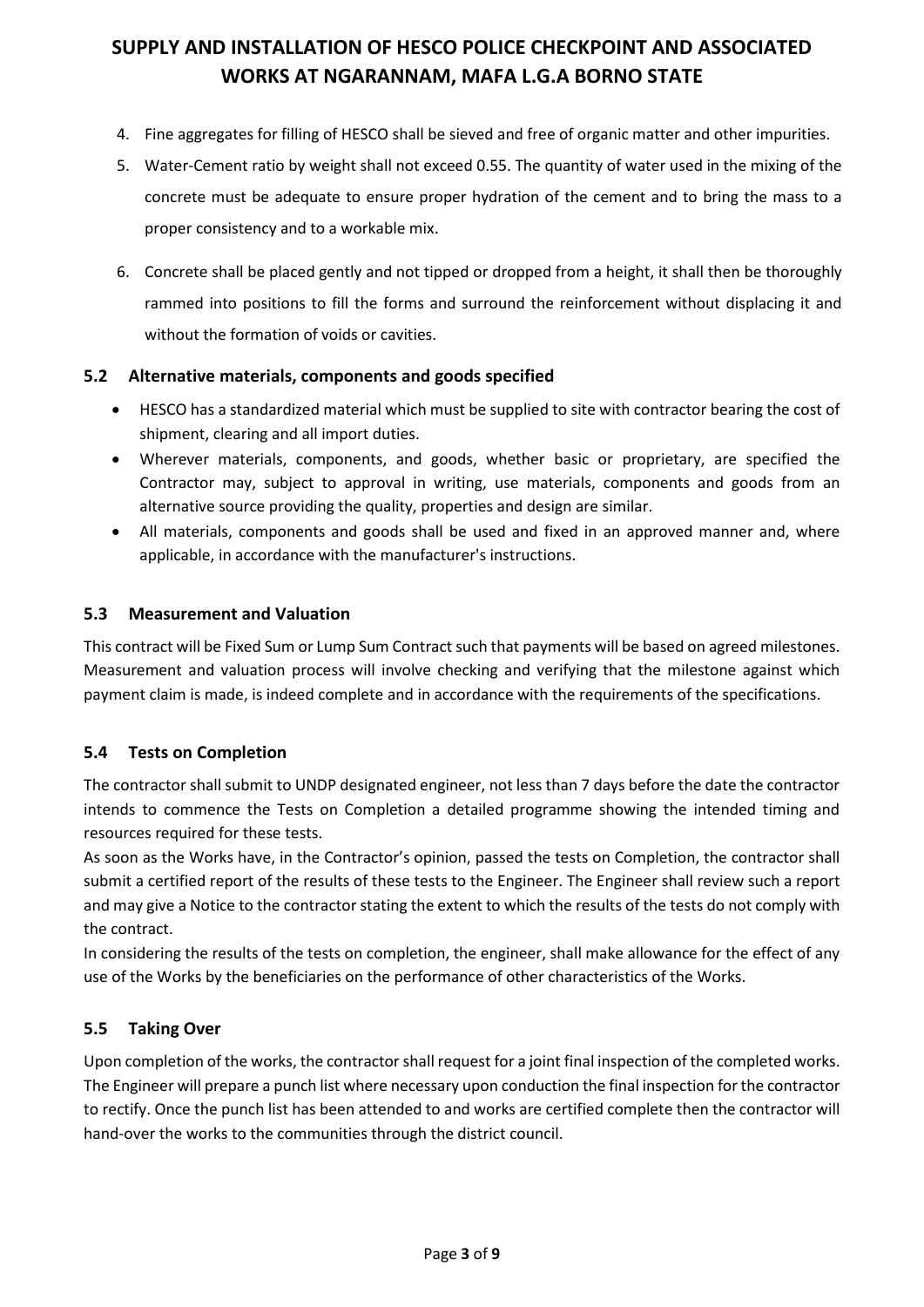#### **5.6 Defects and Defect Notification Period**

A defect in this context is defined as any observance of a physical problem that may cause structural weakness or failure hence less effective for the intended purpose. The defects can either be patent (obvious, easy to fix and often merely aesthetic) or latent (not easy to find and tend to be somehow problematic). Construction defects may arise from the materials used or workmanship during construction.

The works will have a defects liability period of 24 weeks within which any defects arising will be documented and the contractor will be instructed to make good of the same unless the defect is due to a force majeure. Failure to attend to the defects without giving any proper reason will result in forfeiture of the retention money withheld by the UNDP Nigeria.

#### **5.7 closure**

Project closure will be upon completion and certification of the works by the engineer designated by UNDP Nigeria who will review and sign off on the deliverables. The completed works will be subject to defects liability period as may be determined in the contract document.

#### **5.8 Insurance**

The contractor shall have a "Contractor's All Risks (CAR)" insurance during the execution period for the contract to cover the works, equipment, personnel, other people's lives, and property.

#### **5.9 Liability**

The Contractor shall not be liable for the defects arising from the design or specifications. However, the Contractor shall be liable for the defects arising from the materials and workmanship.

#### **5.10 Project Success**

Success of the project as expected by the sponsor, beneficiaries and other stakeholders is dependent on completion of all contractual obligations according to the contract, SOW and BOQ. Success, therefore, requires adherence to standards, quality workmanship and use of quality materials during construction.

#### **5.11 Requirements**

UNDP Nigeria through their representative will require certifying any completed works in accordance with the milestones before processing any payment for the completed milestone

## **6 CONTRACT PRICE AND PAYMENT**

The Contract Price will be fixed in Nigeria Naira (NGN) and the currency of payment is Nigerian Naira. UNDP Nigeria will pay the Contractor upon completing a milestone as outlined in section 5A (SOW attached) to the ITB. The amounts payable for each completed milestone will be determined at the time of drafting a contract.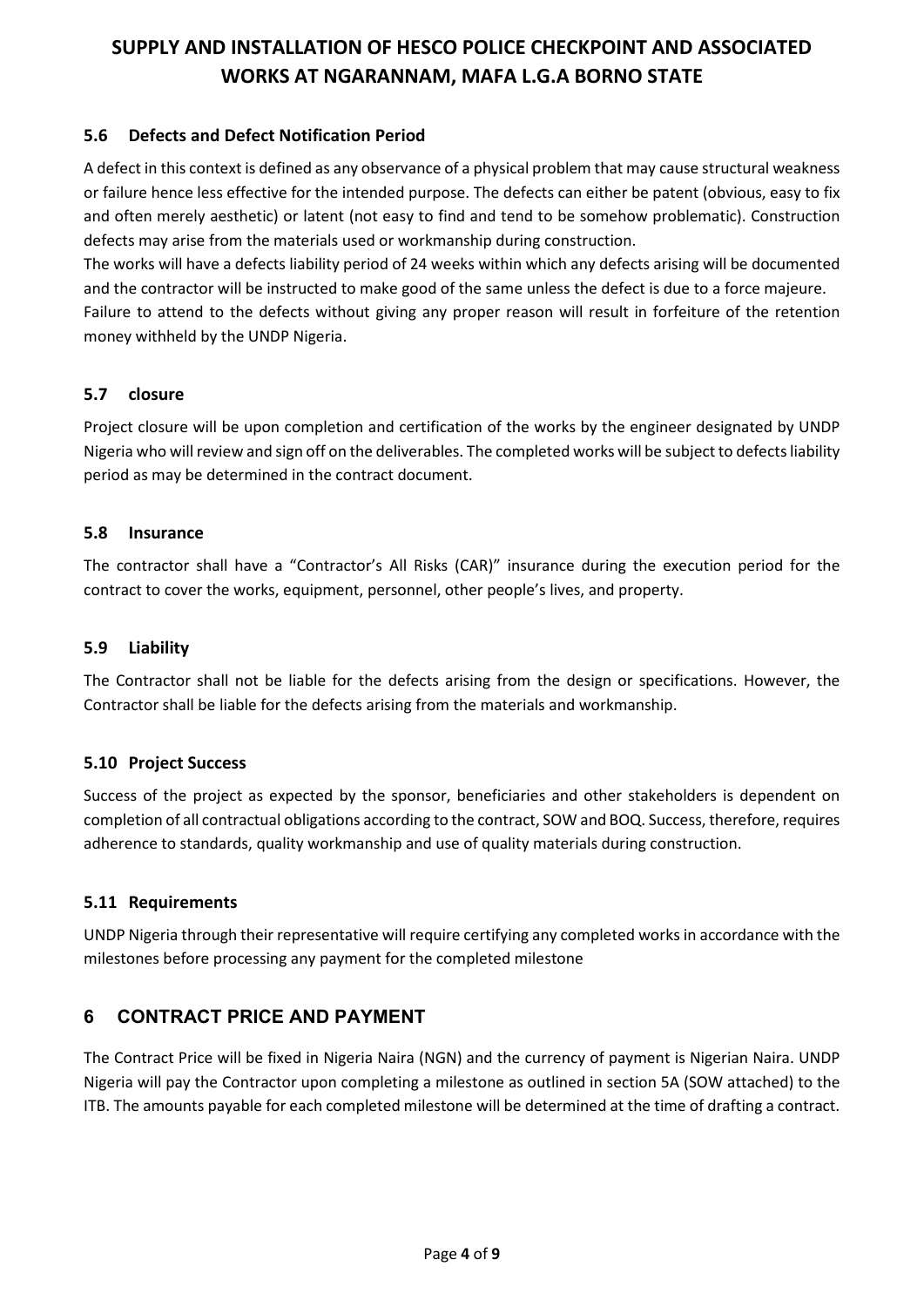### **6.1 Conditions for Release of Payment**

*Table 2: Contract Milestone Payments Schedule*

| <b>Milestone</b><br>No. | Milestone's<br>Required<br><b>Description</b><br>and<br><b>Activities</b><br>&<br><b>Documentations</b>                                                                                                                                                                                                                                                                                                                                                                                                                                                                                                                       | Payment<br><b>Amount</b><br>(NGN) | Completion<br><b>Date</b>                                                |
|-------------------------|-------------------------------------------------------------------------------------------------------------------------------------------------------------------------------------------------------------------------------------------------------------------------------------------------------------------------------------------------------------------------------------------------------------------------------------------------------------------------------------------------------------------------------------------------------------------------------------------------------------------------------|-----------------------------------|--------------------------------------------------------------------------|
| Milestone<br>No. 1      | 20% payment upon completing not less than 20% of contract<br>amount. This includes:<br>• Signing the contract<br>• Handing over of site/Taking over of sites<br>• Supply of HESCO materials as specified in the SoW/BoQ<br>• Excavation of pit for Toilets and 20% work progress for Car<br>park<br>. UNDP Engineer inspect and certify work done with<br>valuation prepared<br>• Submit 20% hard copy invoice and project progress report<br>includes pictures to UNDP Engineer.                                                                                                                                             | 20%                               | $(1 - 4)$<br>weeks<br>from<br>the<br>commencem<br>of<br>ent<br>contract) |
| Milestone<br>No. 2      | 75% payment completing 100% of contract amount plus:<br>• Handing over of site/Taking over of site by the contractor<br>• Complete 100% items of works as specified in the SoW.<br>· UNDP Engineer inspect and certify project as 100%<br>completed.<br>• Submit list of workers not less than 30 (with 10% being<br>women) who MUST have worked for minimum of 7Days on<br>the project<br>• Submit practical completion report and hardcopy invoice<br>for 75% contract amount to UNDP Engineer.<br>If holding existing contract,<br>Payment milestone shall be according to the milestone of<br>existing contract with UNDP | 75%                               | $(4-8)$<br>weeks<br>from<br>the<br>commencem<br>οf<br>ent<br>contract)   |
| Milestone<br>No. 3      | Final payment which is the retention of 5% shall be paid after<br>post-completion inspection and certification report by the<br>authorized UNDP nominated engineer that defects which<br>occurred within 6 months of practical completion have been<br>satisfactorily repaired.                                                                                                                                                                                                                                                                                                                                               | 5%                                | 24<br>weeks<br>after<br>the<br>substantial<br>completion<br>date.        |

*Note: The Contractor is required to submit a detailed measurement sheet of the actual work done along with each invoice for each milestone approved by the UNDP Engineer. Payment will only be made upon submission of detailed measurement sheet certified by UNDP Engineer.* 

#### **7 CONTRACTOR KEY PERSONNEL**

The following personnel shall be provided for this works only without duplication of personnel in other projects.

a. **One (01) Resident Qualified Civil/Site Engineer (Full Time available in the site):** A minimum of 5 years work experience in the rehabilitation/construction works & must have handled at least 1 project of similar nature and complexity equivalent to this assignment. Minimum of a bachelor's degree in Civil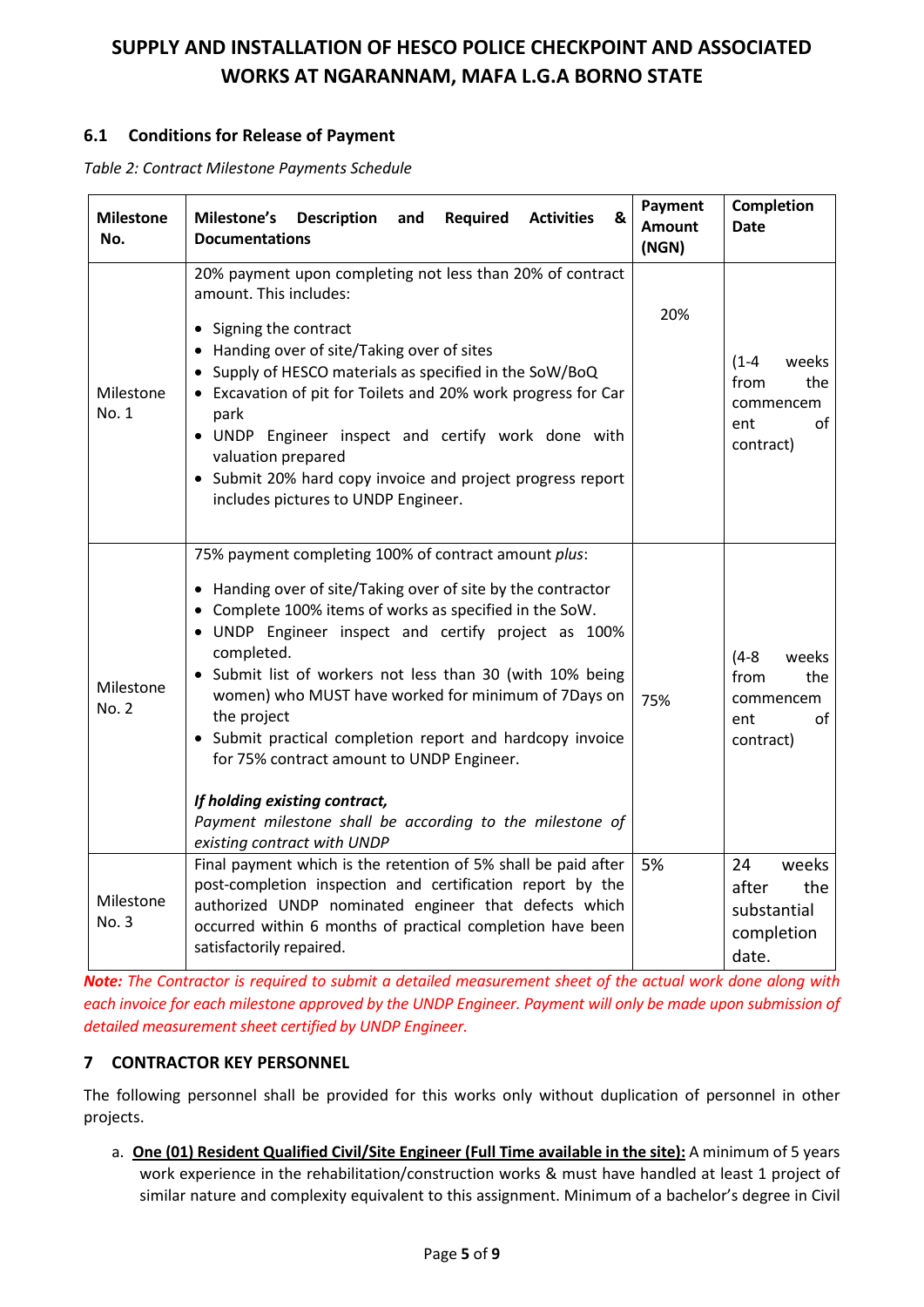Engineering and MUST be ready to reside in Project Location. COREN Registered with CV and certificates provided in the attached UNDP format attached in the ITB document.

b. **Two (02 Foremen (Full time available in the site):** A Qualified Foremen with 5 years of experience in civil works (construction/rehabilitation), should have minimum of Diploma in Civil Engineering/Building/Architecture with CV and certificates provided in the attached UNDP format attached in the ITB document.

#### **8 COMPANY PREVIOUS EXPERIENCE & FINANCIAL STANDING**

Minimum 5 years of relevant experience (Renovation /Construction/Rehabilitation works).

Evidence of Minimum 2 contracts of similar value, nature and complexity implemented over the last 5 years with one (1) of PO exceeding NGN 25,000,000.00.

Statement of Satisfactory Performance/Completion Certificate or substantial completion Certificate from the Top three (3) Clients in terms of Contract Value for similar assignments over the last 5 years.

Please submit Latest Audited Financial Statement (Income Statement and Balance Sheet) including Auditor's Report for the past three years **[2018 onwards].**

Bidders having completed and certified Audited Financial Statements for 2021 can also submit to be considered for evaluation.

Minimum annual turnover of **NGN 25,000,000.00** in the past last 3 years (2018 onwards).

#### **9 General Requirements**

#### **9.1 Reports, Meetings and Work-Plan (Time-schedule)**

The contractor is expected to submit weekly progress report, mentioning in his report the following:

- The activities which have been done during that week,
- The materials provided to the site.
- The weather conditions,
- The challenges and delay in the project.
- The number of labours for each day of the week.
- Progress of work related to the quantities.
- Photographs showing progress of works.

There will weekly meeting between UNDP engineer and the contractor.

The contractor is expected to follow submitted and approved work schedule (work-plan) and changes should be communicated and approved by Supervising Engineer before proceeding.

The contractor must submit the milestone progress report with each request for milestone payment. The Asbuilt drawings should be submitted with the progress report of milestone No. 3.

#### **9.2 Health and Safety**

The contractor is fully responsible for the safety of operations in the site.

Contractor must follow the below:

- 1. Provide his staff with PPEs, helmet, vest and safety shoes.
- 2. Provide the project site and the holes with safety tape.
- 3. Provide first Aid kit to the site.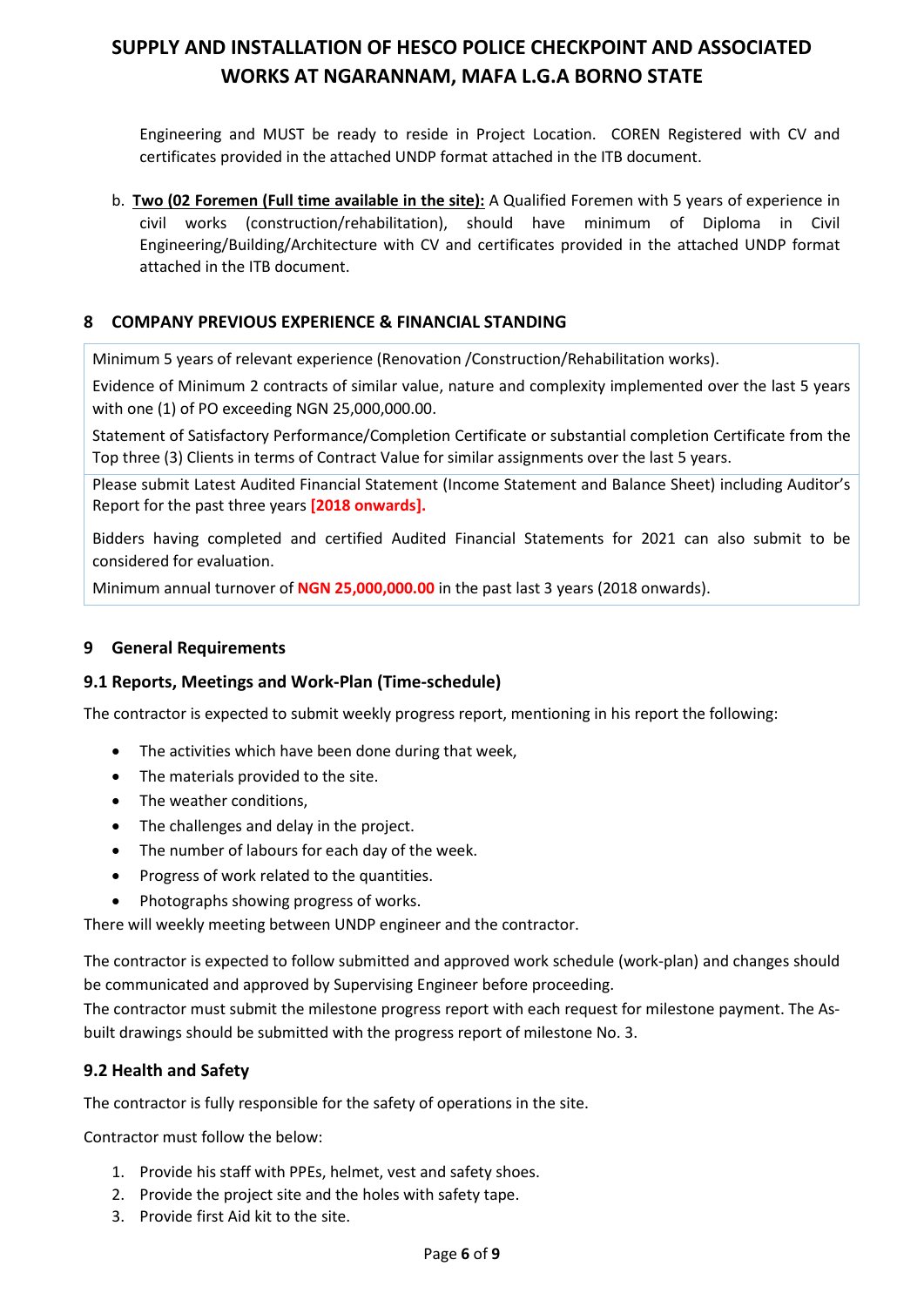### **9.3 COVID 19**

Complying with Covid-19 protection measures on site is mandatory and the Contractor will have to their work in such a way that workflow is not disrupted in the process of adhering to the measures. The contractor must provide his staff with face masks and keep the social distance at work.

The Contractor will observe and follow safety guidelines on the construction site as instructed by the engineer or any party designated by UNDP Nigeria.



Figure 1a: Drawings showing Position of HESCO on the Master Plan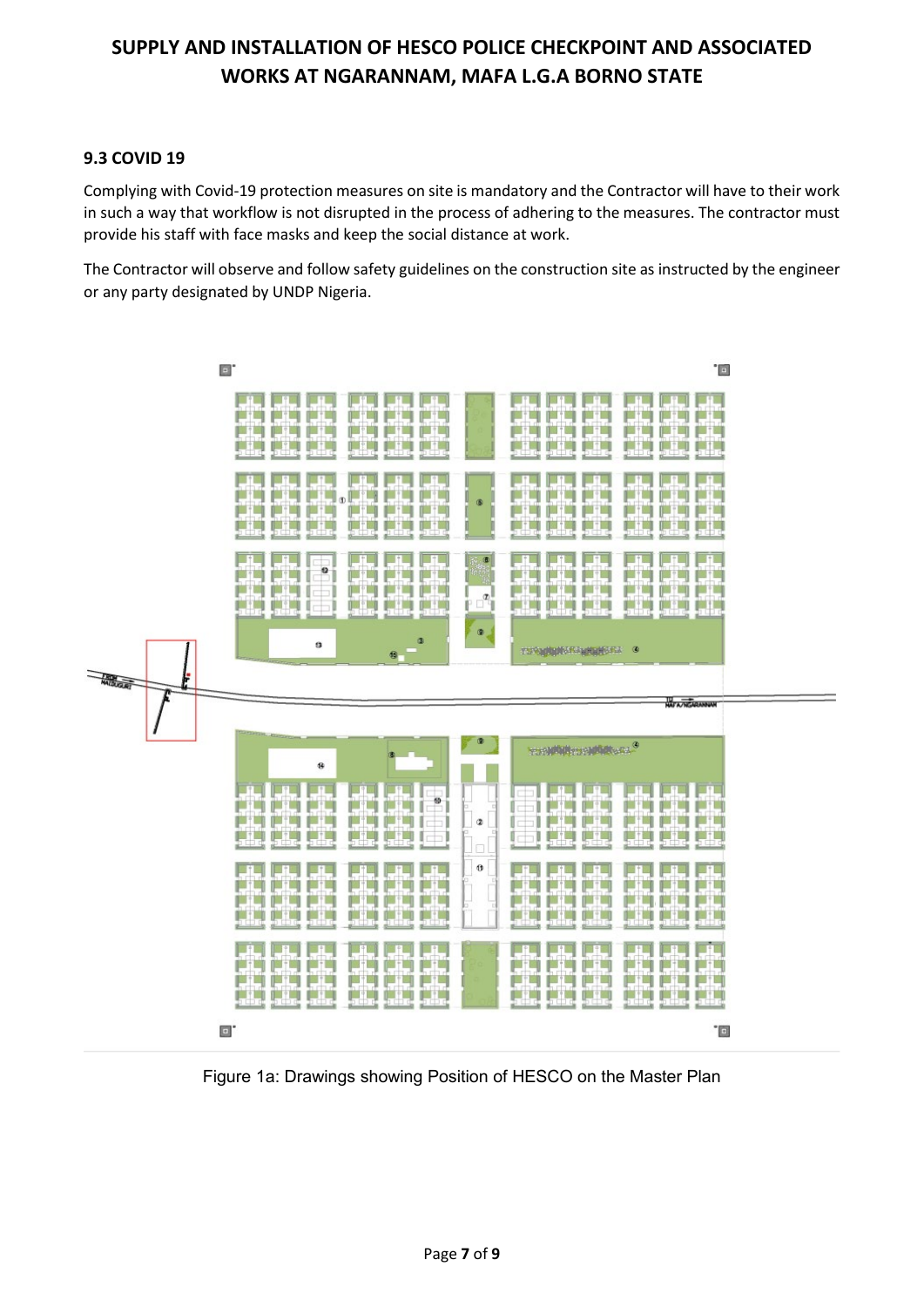